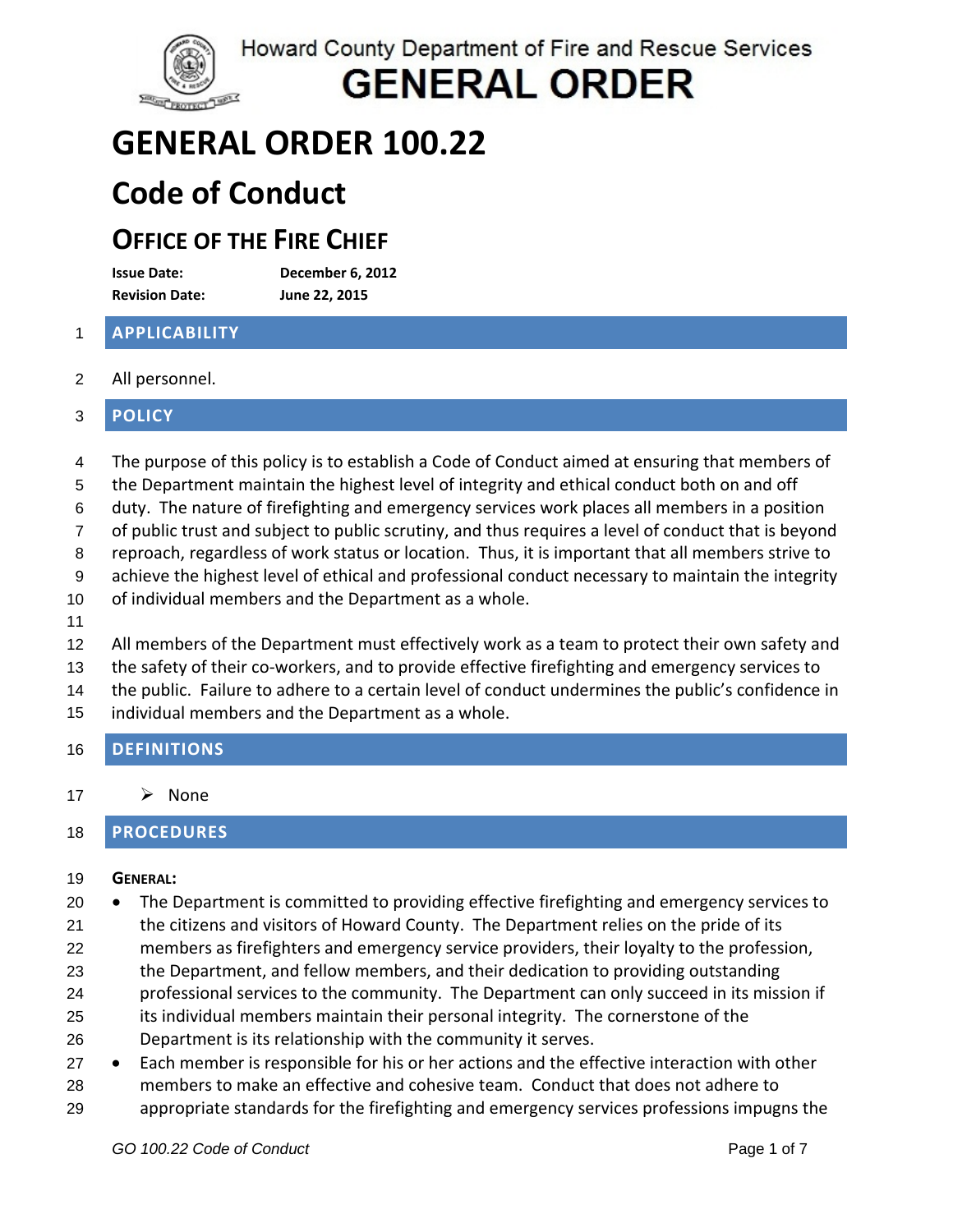

integrity of individual members, which, in turn, reflects on the Department as a whole, and impacts the Department's ability to serve the public. 30 31

33 34 35 36 37 38 32 • As members of the Department and/or employees of Howard County, all members are expected to comply with established rules and regulations, including Departmental policies and procedures, the Howard County Code, County Policies and Procedures, and the Howard County Employee Manual as applicable. In adopting a Code of Conduct, the Department intends to further clarify what constitutes both acceptable and unacceptable conduct, with the goal of promoting positive conduct and preventing conduct that undermines the integrity of the Department and its members.

- 40 41 42 39 • This policy applies to a member's conduct as a whole; this includes a member who is onduty and may be applicable to a member who is off‐duty if the member's conduct has a connection to the member's official duties. This policy is applicable regardless if the misconduct occurs in‐person or through some other means, such as social media.
- 44 45 46 47 48 43 • The performance of the Department depends on each member's character, motivation, loyalty to the emergency service profession, self‐discipline, adherence to the chain of command, obedience to orders, appropriate action in the absence of a specific order, and orderly interaction with other members of the Department in order to accomplish a common objective. The Department expects that every member will exercise a high level of self‐discipline to enable the Department to meet this goal.
- 50 51 52 53 54 49 • At times, members of the Department may violate applicable rules and regulations or engage in conduct that brings disrepute on individual members or the Department as a whole. A Code of Conduct is necessary not only to set minimum standards of conduct the Department expects of its members, but also to alert members to the possibility of disciplinary action for failure to adhere to specified minimum standards of conduct and professionalism.
- 55

#### 56 **FUNDAMENTAL EXPECTATIONS:**

- 58 59 60 61 57 • The Department has certain fundamental expectations of its members. These fundamental expectations do not themselves constitute specific rules of conduct, and accordingly, are not the basis for disciplinary action. Instead, the Department hopes every member will strive to demonstrate these characteristics that are consistent with the highest level of professionalism and personal integrity.
- 62 63 64 65 66 o **Selflessness and dedication** – the commitment of oneself to one's community is the foundation of the firefighting and emergency services professions and the volunteer corporations. Selflessness exists in the dedication and actions of firefighters and emergency services personnel to ensuring the health, safety, and welfare of their fellow members and the community.
- 67 68 69 70 o **Loyalty** – The Department expects that every member will be loyal to the principles that underlie the firefighting and emergency services professions, to their fellow members, the commitment of service to others, the mission of the Department, and the oath of office.
- 71 72 73 o **Duty** – All members are expected to use their training and experience to protect the public, their fellow members, and themselves and to faithfully and diligently carry out their assigned tasks, to adhere to the chain of command, and to meet the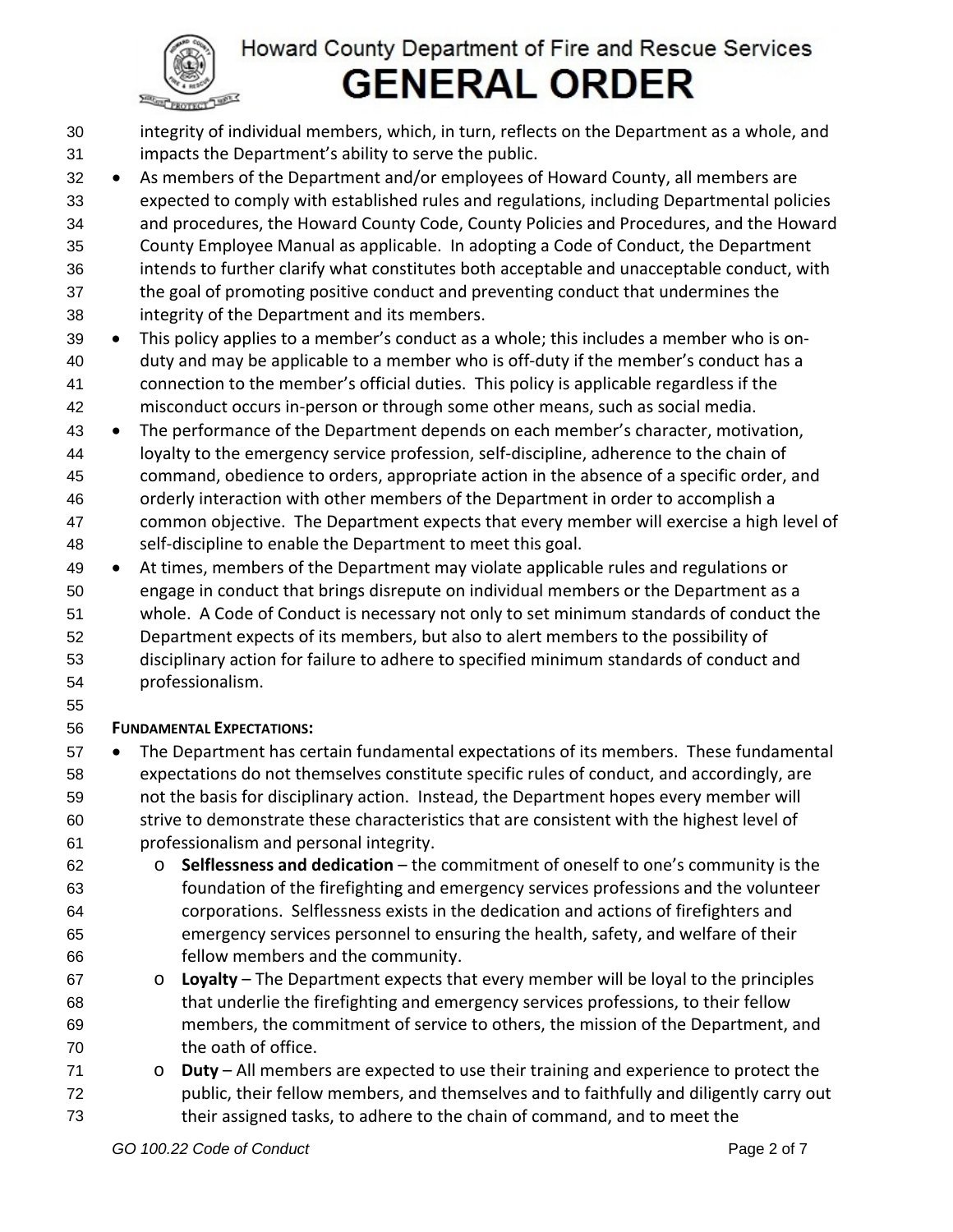

- requirements of their respective positions and applicable licensing or certification standards. Anything less violates the trust placed in the Department by the community. All members are expected to perform assigned tasks throughout their full tours of duty. 74 75 76 77
- 78 79 80 81 o **Judgment** – Each member of the Department is responsible for the appropriate exercise of judgment commensurate with the member's rank, responsibility, and assigned job tasks, after carefully considering the guidance offered by applicable laws, policies and procedures, and professional standards.
- 82 83 84 85 86 o **Demeanor and Bearing** – The public's perception of and trust in the Department greatly depend on the actions, appearance, and attitudes of its individual members. All members are expected to present themselves in a professional manner designed to promote and maintain the integrity of the Department and its members and the public confidence in the Department.
- 87 88 89 90 91 92 93 94 o **Role of Supervisors** – The Department expects Supervisors and command staff to demonstrate conduct that exemplifies the highest professional and ethical standards. Officers must be leaders and are expected to use their training, experience, and judgment to motivate, manage, and direct subordinate members to perform their duties and to work as a cohesive team in carrying out the Department's mission, even when forced to make decisions that are unpopular or difficult. Supervisors and command staff must be accountable not only for themselves, but also for the conduct and performance of the individuals they supervise.

#### 96 **RULES OF CONDUCT:**

95

101 102

110

- 98 99 97 • The Department has established these specific rules of conduct for its members that go beyond Departmental expectations. These rules are not intended to be an exclusive list and violations of these rules of conduct may be used as the basis for disciplinary action.
- 100 o Compliance with Policy
	- Members shall not commit any act or fail to commit any act that would constitute a violation of County or Departmental policy.
- 103 104 105 This may include, but is not limited to: Department General Orders, Special Orders, memoranda, directives, the Howard County Employee Manual, County Policies and Procedures, and the Howard County Code as applicable.
- 106 107 108 109 In accordance with the Howard County Code, all employees are expected to comply with the Drugs and Alcohol Policy as defined in the Employee Manual and/or the Substance Abuse Policy as defined in the current Collective Bargaining Agreement.
- 111 o Compliance with Laws
- 112 113 Members shall obey all local, State, and federal laws and the laws of any foreign country they visit.
- 114 115 116 **Any member who is arrested or charged with a criminal violation or a serious** traffic violation as described in section 26‐202 of the Maryland Transportation Code, or learns that he or she is the subject of a criminal investigation must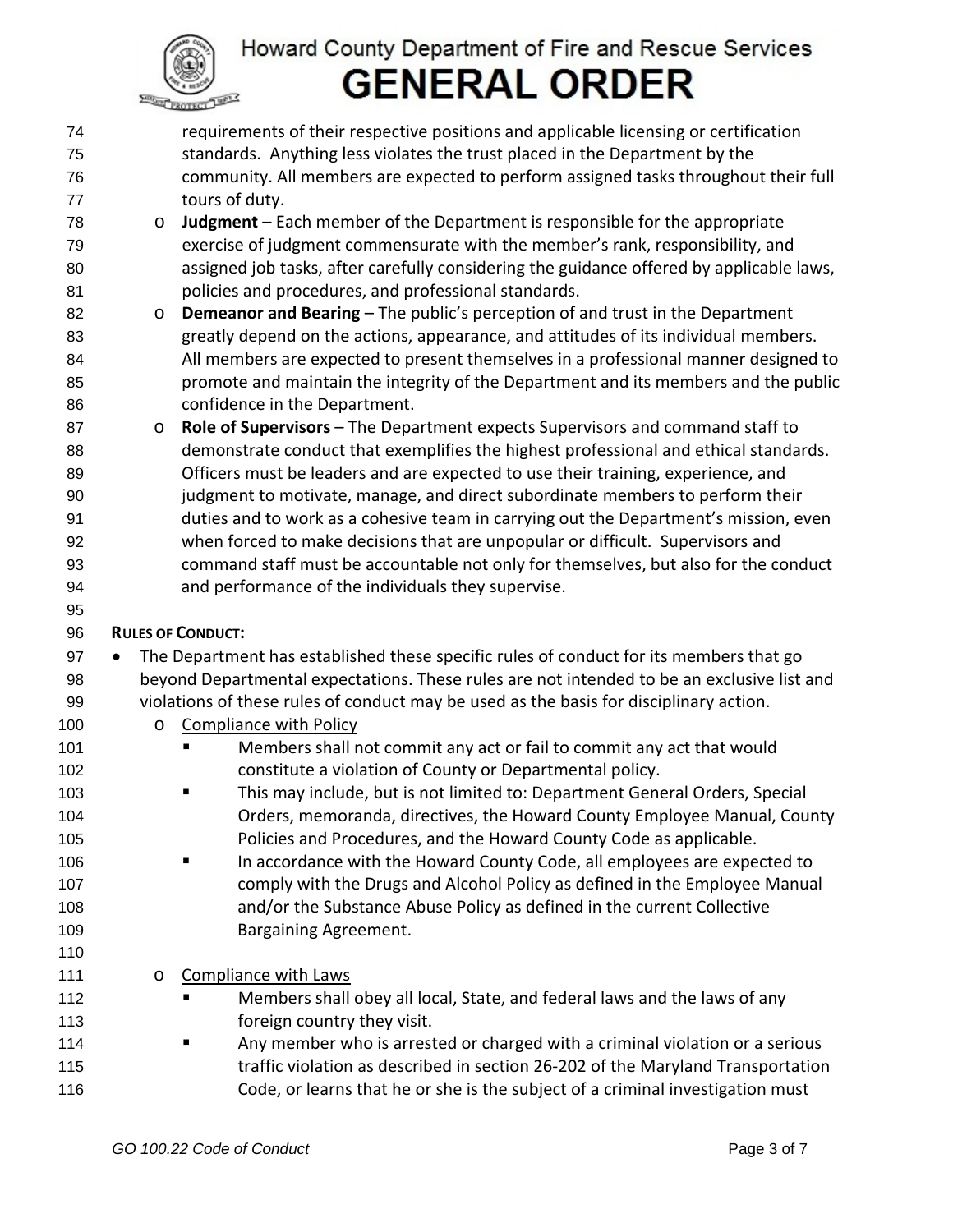

| 117 |         | notify the Department as required by General Order 100.16: Notification of             |
|-----|---------|----------------------------------------------------------------------------------------|
| 118 |         | Legal Action.                                                                          |
| 119 |         | A misdemeanor or felony conviction, guilty plea, or finding of guilt shall be<br>ш     |
| 120 |         | assumed to be an admission of a violation of this section.                             |
| 121 |         | From an employment perspective, the Department may take appropriate<br>٠               |
| 122 |         | disciplinary action against its employees regardless of pending criminal actions,      |
| 123 |         | charges, or citations.                                                                 |
| 124 |         |                                                                                        |
| 125 | $\circ$ | Performance                                                                            |
| 126 |         | While on duty, members shall not engage in activities that cause them to               |
| 127 |         | neglect or be inattentive to their assigned duties.                                    |
| 128 |         | While on duty, members shall at all times remain available and in a sufficient<br>Ξ    |
| 129 |         | and appropriate stage of readiness to quickly respond to any situation                 |
| 130 |         | requiring performance of their assigned duties and responsibilities of their           |
| 131 |         | positions.                                                                             |
| 132 |         | Members may not leave their duty posts without the approval of their<br>п              |
| 133 |         | supervisor.                                                                            |
| 134 |         | Members shall maintain competency and fitness sufficient to perform their<br>٠         |
| 135 |         | assigned duties and responsibilities associated with their positions.                  |
| 136 |         | Inability or unwillingness to meet performance standards may include, but are<br>٠     |
| 137 |         | not limited to:                                                                        |
| 138 |         | Repeated or consistent lack of knowledge of applicable laws or policies.               |
| 139 |         | Unwillingness or inability to perform assigned tasks.<br>$\bullet$                     |
| 140 |         | Failure to meet standards associated with the member's rank, grade, or<br>$\bullet$    |
| 141 |         | position.                                                                              |
| 142 |         | Repeated unsatisfactory performance evaluations and/or the inability or<br>$\bullet$   |
| 143 |         | unwillingness to improve performance with appropriate remedial training                |
| 144 |         | or education.                                                                          |
| 145 |         | Failure to maintain or renew required licenses and/or certifications<br>$\bullet$      |
| 146 |         | associated with the member's rank, grade, or position.                                 |
| 147 |         |                                                                                        |
| 148 | $\circ$ | Discrimination, Threats, and/or Harassment                                             |
| 149 |         | The Department has "zero tolerance" for any form of discrimination,                    |
| 150 |         | harassment, sexual harassment, or threats in the workplace.                            |
| 151 |         | Members shall not threaten, verbally or physically assault, strike, or harass any<br>п |
| 152 |         | member of the Department, County employee, or member of the public.                    |
| 153 |         | As required by federal, State, and/or County law, members shall not                    |
| 154 |         | discriminate against nor harass any citizen or member in a protected class,            |
| 155 |         | including, but not limited to: on the basis of race, age, national origin, religion,   |
| 156 |         | gender, sexual orientation, and/or gender identity.                                    |
| 157 |         | A member shall not engage in retaliatory conduct against any member of the             |
| 158 |         | Department or public who reports alleged violations of Departmental policies           |
| 159 |         | and procedures, who participates in any investigation of an alleged violation,         |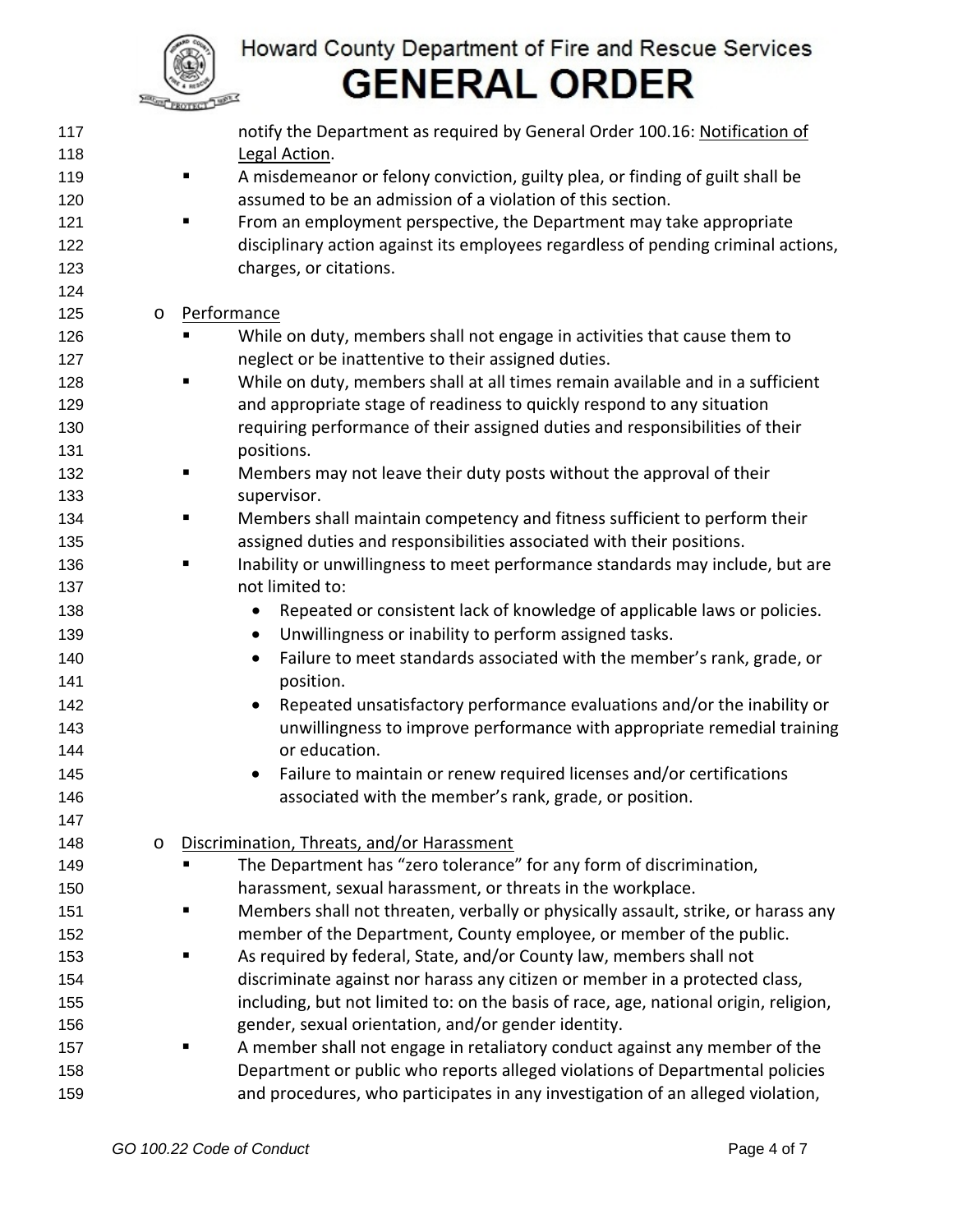

| 160 |         | or who reports discriminatory practices or participates in an investigation of |
|-----|---------|--------------------------------------------------------------------------------|
| 161 |         | such practices.                                                                |
| 162 |         |                                                                                |
| 163 | $\circ$ | Insubordination                                                                |
| 164 |         | Members may not intentionally engage in conduct, through actions or words,     |
| 165 |         | which are disrespectful to, or that otherwise undermines the authority of, a   |
| 166 |         | supervisor or the chain of command.                                            |
| 167 |         | Members shall comply with the chain of command and shall obey any lawful       |
| 168 |         | order of a superior or a person authorized to be in command.                   |
| 169 |         | If a member is given an order that conflicts with an existing order, the       |
| 170 |         | member shall notify the superior giving the latter order. If that order is     |
| 171 |         | repeated, it will stand.                                                       |
| 172 |         | They shall not obey any order which they reasonably believe to be<br>$\bullet$ |
| 173 |         | immoral, unsafe, or illegal.                                                   |
| 174 |         |                                                                                |
| 175 | O       | <b>Conduct Unbecoming</b>                                                      |
| 176 |         | A member shall not engage in conduct that is unbecoming to the member,<br>٠    |
| 177 |         | the Department, the County, or the profession.                                 |
| 178 |         | Conduct unbecoming includes any conduct that would bring the County,<br>٠      |
| 179 |         | Department, or member into disrepute or dishonor; or would disgrace the        |
| 180 |         | integrity of the profession; or undermine public trust; or would be            |
| 181 |         | detrimental to the operation and efficiency of the Department.                 |
| 182 |         |                                                                                |
| 183 | O       | <b>Honesty</b>                                                                 |
| 184 |         | Members shall not intentionally or willfully make any false statement,<br>٠    |
| 185 |         | either verbal or written, or withhold material information associated with     |
| 186 |         | the members' position, official duties, or the Department's official business. |
| 187 |         | Members shall not lie, steal, cheat, or make intentionally deceptive<br>ш      |
| 188 |         | statements associated with the members' position, official duties, or the      |
| 189 |         | Department's official business.                                                |
| 190 |         | Members shall not knowingly enter or cause to be entered any inaccurate        |
| 191 |         | or false information into an official record of the Department.                |
| 192 |         |                                                                                |
| 193 | $\circ$ | <b>Employee Relationships</b>                                                  |
| 194 |         | Personal relationships between members shall not interfere with the<br>п       |
| 195 |         | performance of a member's duties.                                              |
| 196 |         | Supervisors may not have romantic or sexual relationships with members in<br>п |
| 197 |         | their direct chain of command and shall be responsible for alerting the        |
| 198 |         | appropriate Bureau Chief to determine whether reassignment is required.        |
| 199 |         | For purposes of performance evaluations, the Department will not assign an     |
| 200 |         | employee to a supervisor who is a blood relative, spouse, or romantic          |
| 201 |         | partner.                                                                       |
| 202 |         | Incidental or temporary assignments are not considered a violation of          |
| 203 |         | this policy.                                                                   |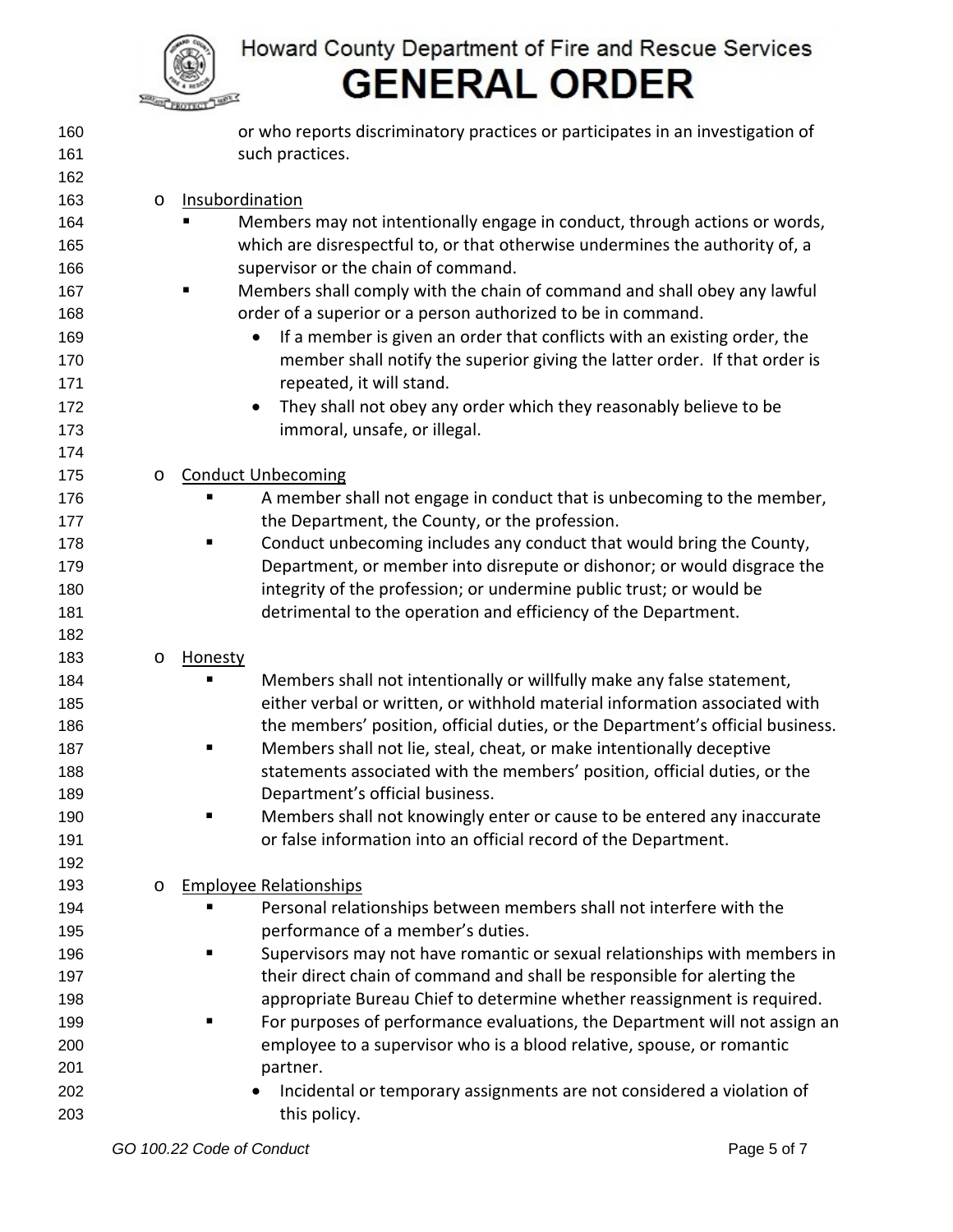

| 204 |                   |                          | Members may not engage in sexual acts or conduct while on duty.              |  |
|-----|-------------------|--------------------------|------------------------------------------------------------------------------|--|
| 205 |                   |                          |                                                                              |  |
| 206 | $\circ$           | <b>Abuse of Position</b> |                                                                              |  |
| 207 |                   |                          | Members shall not use their positions as members of the Department           |  |
| 208 |                   |                          | and/or as County employees for personal gain for themselves or others or     |  |
| 209 |                   |                          | to obtain for themselves or others some benefit not available to the general |  |
| 210 |                   |                          | public.                                                                      |  |
| 211 |                   |                          | This includes, but is not limited to: the use of Departmental identification |  |
| 212 |                   |                          | cards, badges, uniforms, insignia, or equipment.                             |  |
| 213 |                   |                          | Members shall not lend their identification cards or badges to anyone, nor   |  |
| 214 |                   |                          | allow them to be reproduced without Departmental approval.                   |  |
| 215 |                   |                          | Members may not use their position with the Department or Howard             |  |
| 216 |                   |                          | County, including Departmental identification cards, badges, uniforms,       |  |
| 217 |                   |                          | insignia, or equipment, in connection with an endorsement, advertisement,    |  |
| 218 |                   |                          | or testimonial.                                                              |  |
| 219 |                   |                          | No part of the Departmental uniform, badge, logo, identification card,       |  |
| 220 |                   |                          | insignia, or equipment shall be used in a way that brings disrepute on an    |  |
| 221 |                   |                          | employee or the Department.                                                  |  |
| 222 |                   |                          |                                                                              |  |
| 223 | $\circ$           |                          | Confidentiality of Information                                               |  |
| 224 |                   |                          | Members shall not disclose or disseminate any information, including         |  |
| 225 |                   |                          | pictures and/or video, obtained or retained by the Department or             |  |
| 226 |                   |                          | pursuant to the members' official duties that is confidential and not        |  |
| 227 |                   |                          | generally available to the public, except as authorized by the Department.   |  |
| 228 |                   |                          | Members shall not use their authority to obtain information that would       |  |
| 229 |                   |                          | not be obtainable by the public, unless necessary to carry out the official  |  |
| 230 |                   |                          | business of the Department and/or the job duties of members.                 |  |
| 231 |                   |                          |                                                                              |  |
| 232 | $\circ$           |                          | <b>Public Statements and Appearances</b>                                     |  |
| 233 |                   |                          | Members shall not hold themselves out as speaking on behalf of the           |  |
| 234 |                   |                          | Department or the County unless authorized to do so.                         |  |
| 235 |                   |                          |                                                                              |  |
| 236 | $\circ$           | Courtesy                 |                                                                              |  |
| 237 |                   |                          | Members of the Department shall treat members of the public, County          |  |
| 238 |                   |                          | employees, and other Department members with the respect and courtesy        |  |
| 239 |                   |                          | expected in a professional environment.                                      |  |
| 240 |                   |                          | No member, in the performance of his or her duties, shall address another    |  |
| 241 |                   |                          | individual in a way that can reasonably be interpreted as violent,           |  |
| 242 |                   |                          | derogatory, or discriminatory.                                               |  |
| 243 | <b>REFERENCES</b> |                          |                                                                              |  |
|     |                   |                          |                                                                              |  |
| 244 |                   | None                     |                                                                              |  |

245